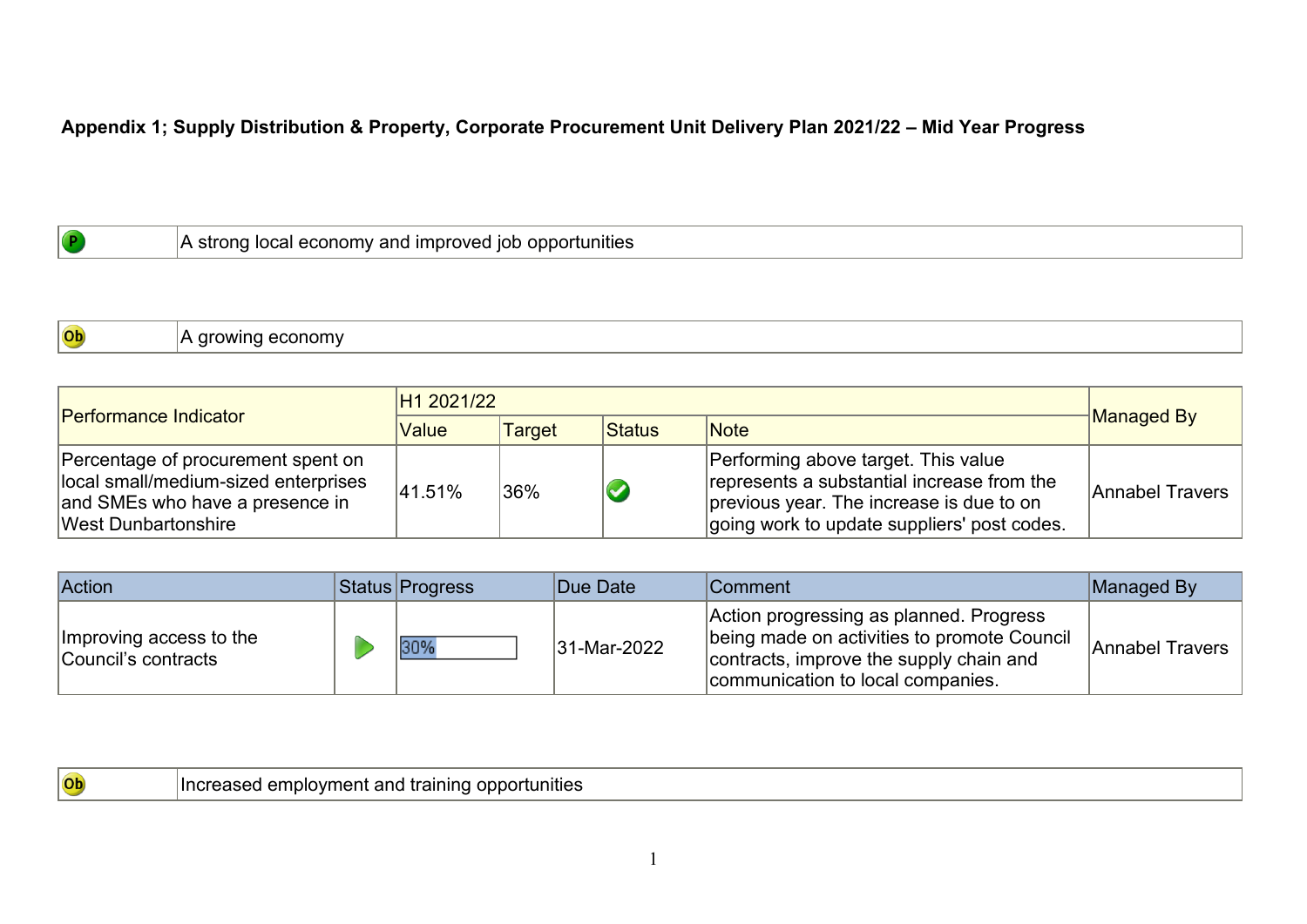| <b>Performance Indicator</b>                                                                                                                        | H1 2021/22 |        |        |                                                                                                                                                                                                                                  | <b>Managed By</b> |
|-----------------------------------------------------------------------------------------------------------------------------------------------------|------------|--------|--------|----------------------------------------------------------------------------------------------------------------------------------------------------------------------------------------------------------------------------------|-------------------|
|                                                                                                                                                     | Value      | Target | Status | <b>Note</b>                                                                                                                                                                                                                      |                   |
| Percentage of Contract & Supplier<br>Management scorecards delivered<br>where the Supplier at a minimum,<br>meets the Social Benefits expectations. | 100%       | 95%    |        | Target met. This value is based on a very<br>$\frac{d}{dx}$ set the $\frac{d}{dx}$ of scorecards due to a backlog $\frac{1}{2}$ Annabel Travers<br>in issuing scorecards. The backlog issue is<br>being addressed by management. |                   |

| Action                                      | Status Progress | Due Date    | <b>Comment</b>                                                                                                                                                                              | Managed By      |
|---------------------------------------------|-----------------|-------------|---------------------------------------------------------------------------------------------------------------------------------------------------------------------------------------------|-----------------|
| Deliver procurement savings<br>and benefits |                 | 31-Mar-2022 | Action progressing as planned. Progress<br>being made on activities to ensure<br>engagement with services is mainstreamed.<br>Market research is underway to identify key<br>opportunities. | Annabel Travers |

| <br>.<br>esidents<br>everyday<br>lives<br>ontline<br><b>CAMILO</b><br>-improve<br>- Inc<br>. mclent.<br>enective<br>---<br>ाट<br><b>VUH</b><br>יוטה.<br>- 360 |
|---------------------------------------------------------------------------------------------------------------------------------------------------------------|
|                                                                                                                                                               |

| $ $ (Ob) | valuc<br>ou<br>18111/1<br>''<br>. . |
|----------|-------------------------------------|
|----------|-------------------------------------|

| <b>Performance Indicator</b>                                         | H <sub>1</sub> 2021/22 | Managed By    |        |                                                                                                                                 |                 |
|----------------------------------------------------------------------|------------------------|---------------|--------|---------------------------------------------------------------------------------------------------------------------------------|-----------------|
|                                                                      | Value                  | <b>Target</b> | Status | Note                                                                                                                            |                 |
| Percentage of Contract & Supplier<br>Management scorecards delivered | $^{\backprime}$ 100%   | 95%           |        | While target met, this value is based on a<br>very small number of scorecards. Action has<br>been taken to improve performance. | Annabel Travers |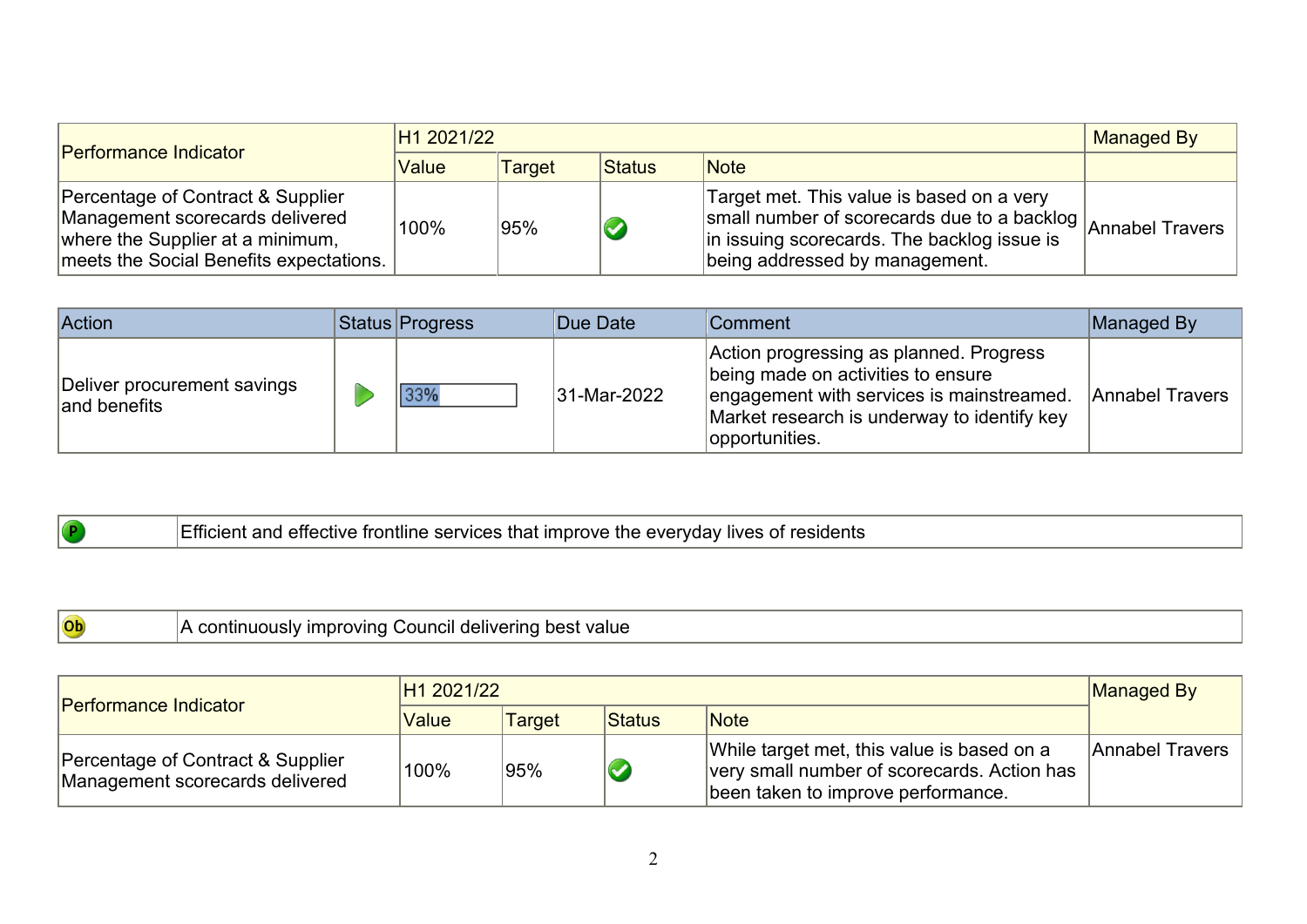|                                                                                                                                             | H1 2021/22 |        |               |                                                                                                                                                                                                                                                                        | Managed By      |
|---------------------------------------------------------------------------------------------------------------------------------------------|------------|--------|---------------|------------------------------------------------------------------------------------------------------------------------------------------------------------------------------------------------------------------------------------------------------------------------|-----------------|
| <b>Performance Indicator</b>                                                                                                                | Value      | Target | <b>Status</b> | <b>Note</b>                                                                                                                                                                                                                                                            |                 |
| where the Supplier at a minimum, meets<br>the Cost expectations.                                                                            |            |        |               |                                                                                                                                                                                                                                                                        |                 |
| Percentage of Contract & Supplier<br>Management scorecards delivered<br>where the Supplier at a minimum, meets<br>the quality expectations  | 97.8%      | 95%    |               | While target met, this value is based on a<br>very small number of scorecards. Action has<br>been taken to improve performance.                                                                                                                                        | Annabel Travers |
| Percentage of Contract & Supplier<br>Management scorecards delivered<br>where the Supplier at a minimum, meets<br>the Service expectations. | 100%       | 95%    |               | While target met, this value is based on a<br>very small number of scorecards. Action has<br>been taken to improve performance.                                                                                                                                        | Annabel Travers |
| Percentage of Contract & Supplier<br>Management scorecards submitted<br>against the total number due.                                       | 14%        | 85%    |               | Performance is behind target. This is due to a Annabel Travers<br>delay in issuing scorecards, low return rate<br>and progress in evaluation of scorecards.<br>Immediate action has been taken to improve<br>this process and performance for end of Oct<br>lis 39.3%. |                 |

| <b>Action</b>                                        | Status Progress | Due Date    | <b>Comment</b>                                                                                                                          | Managed By      |
|------------------------------------------------------|-----------------|-------------|-----------------------------------------------------------------------------------------------------------------------------------------|-----------------|
| <b>Embed procurement</b><br>sustainability           | 25%             | 31-Mar-2022 | Action is progressing as planned.<br>Development of the specification including<br>promotion of Fair Working Practices is<br>∣underway. | Annabel Travers |
| Maximise procurement<br>efficiency and collaboration | 25%             | 31-Mar-2022 | Action progressing as planned. The use of<br>collaborative framework agreements and<br>dynamic purchasing systems is continuing         | Annabel Travers |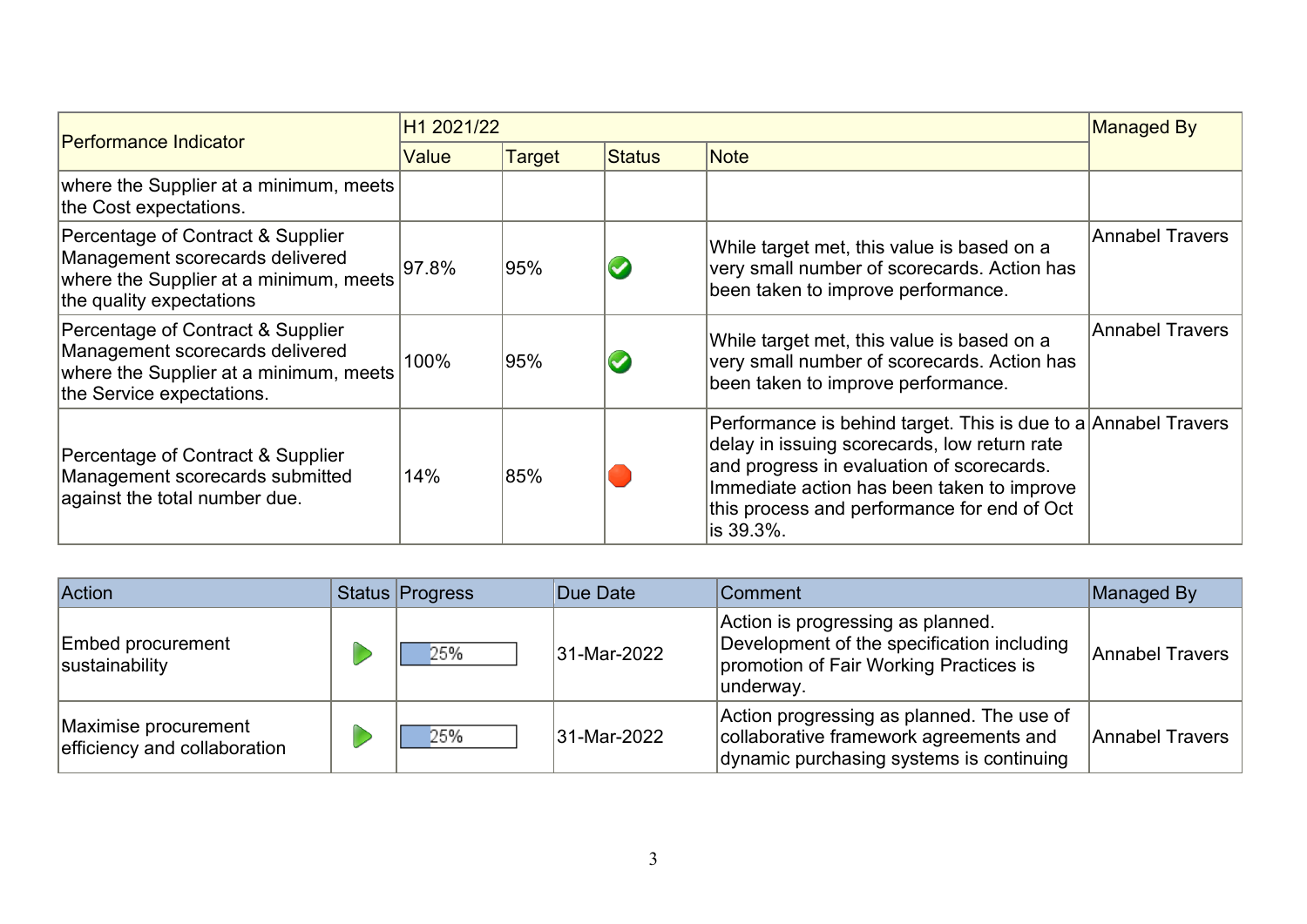| Action | Status Progress | <b>Due Date</b> | Comment/                                                                         | Managed By |
|--------|-----------------|-----------------|----------------------------------------------------------------------------------|------------|
|        |                 |                 | including review of opportunities for<br>collaboration with other public bodies. |            |

|  | government<br>300<br>accountable<br>and<br>~~<br><br>, auucssiule<br>ЮU<br>. . |
|--|--------------------------------------------------------------------------------|
|--|--------------------------------------------------------------------------------|

| $ $ Ob | residents<br>TOI<br>.<br>¬∼<br>nт<br>лг<br><b>AU</b><br>--<br>au.<br>uuwa |
|--------|---------------------------------------------------------------------------|
|--------|---------------------------------------------------------------------------|

| <b>Performance Indicator</b>                              | H1 2021/22                                        |               |               |                                                                                     |                 |  |
|-----------------------------------------------------------|---------------------------------------------------|---------------|---------------|-------------------------------------------------------------------------------------|-----------------|--|
|                                                           | Value                                             | <b>Target</b> | <b>Status</b> | <b>Note</b>                                                                         | Managed By      |  |
| Percentage of contracts that are $T_{\rm B}$<br>compliant |                                                   | $100\%$       | 'TBC          | Data for this PI is unavailable however will become<br>available mid November 2021. | Annabel Travers |  |
| Annual Cash Savings target<br>lachieved                   | $\left  \frac{£203,765}{£200,000} \right $<br>.64 | .00           |               | Cash savings target continues to perform above target.                              | Annabel Travers |  |

| Risk                                                                                                        | <b>Current Risk</b><br>Matrix | Date<br>Reviewed | Latest Note                                                                                                                                                                       | <b>Target Risk</b><br><b>Matrix</b> | Managed By      |
|-------------------------------------------------------------------------------------------------------------|-------------------------------|------------------|-----------------------------------------------------------------------------------------------------------------------------------------------------------------------------------|-------------------------------------|-----------------|
| Failure to secure best value of<br>procurement spend and ensure<br>compliance with financial<br>regulations | Likelihood<br>O<br>Impact     |                  | No change to risk assessment. There<br>are a number of actions and strategies<br>30-Sep-2021 in place to ensure and monitor best<br>value of procurement spend and<br>compliance. | ikeliho<br>Impact                   | Annabel Travers |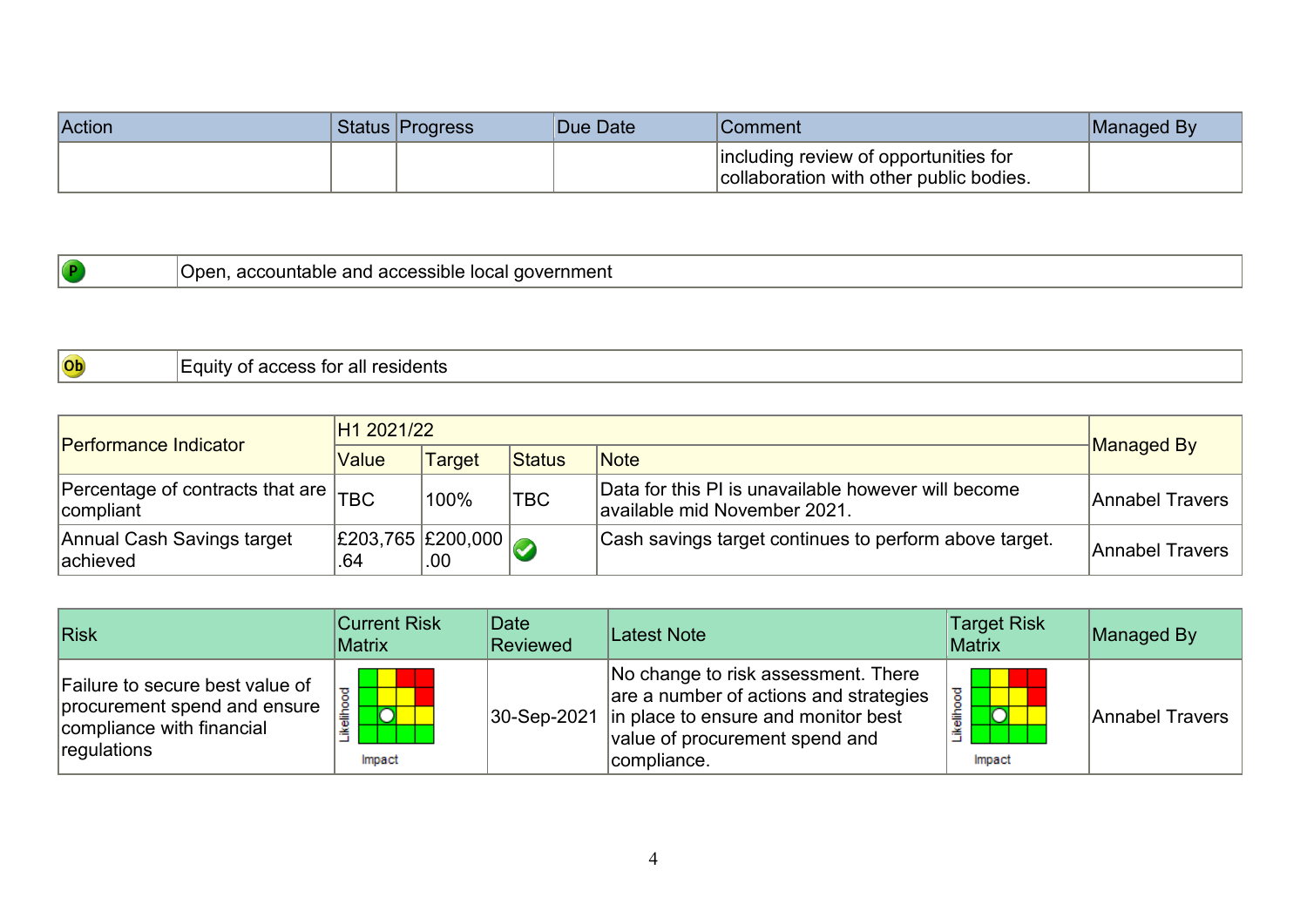| Risk                                                                             | <b>Current Risk</b><br><b>Matrix</b> | Date<br>Reviewed | Latest Note                                                                                                                                                                                                                         | <b>Target Risk</b><br>Matrix | Managed By      |
|----------------------------------------------------------------------------------|--------------------------------------|------------------|-------------------------------------------------------------------------------------------------------------------------------------------------------------------------------------------------------------------------------------|------------------------------|-----------------|
| Failure to continue to achieve<br>increased savings from<br>procurement activity | ष्ठ<br>₽<br>ikelih<br>Impact         |                  | No change to risk assessment. There<br>are a number of actions underway to<br>30-Sep-2021   increase savings from procurement<br>∣activity including performance indicators $  \tilde{\ddot{\mathbf{5}}}$ ⊾<br>to monitor progress. | Impact                       | Annabel Travers |

| <b>Action Status</b> |                                    |  |  |  |
|----------------------|------------------------------------|--|--|--|
|                      | Cancelled                          |  |  |  |
|                      | <b>Overdue; Neglected</b>          |  |  |  |
|                      | Unassigned; Check Progress         |  |  |  |
|                      | Not Started; In Progress; Assigned |  |  |  |
|                      | Completed                          |  |  |  |

| <b>PI Status</b>        |           | Long Term Trends |               |  | <b>Short Term Trends</b> |  |  |
|-------------------------|-----------|------------------|---------------|--|--------------------------|--|--|
|                         | Alert     |                  | Improving     |  | <i>Improving</i>         |  |  |
|                         | Warning   |                  | No Change     |  | No Change                |  |  |
|                         | OK        |                  | Getting Worse |  | Getting Worse            |  |  |
| $\overline{\mathbf{3}}$ | Unknown   |                  |               |  |                          |  |  |
|                         | Data Only |                  |               |  |                          |  |  |